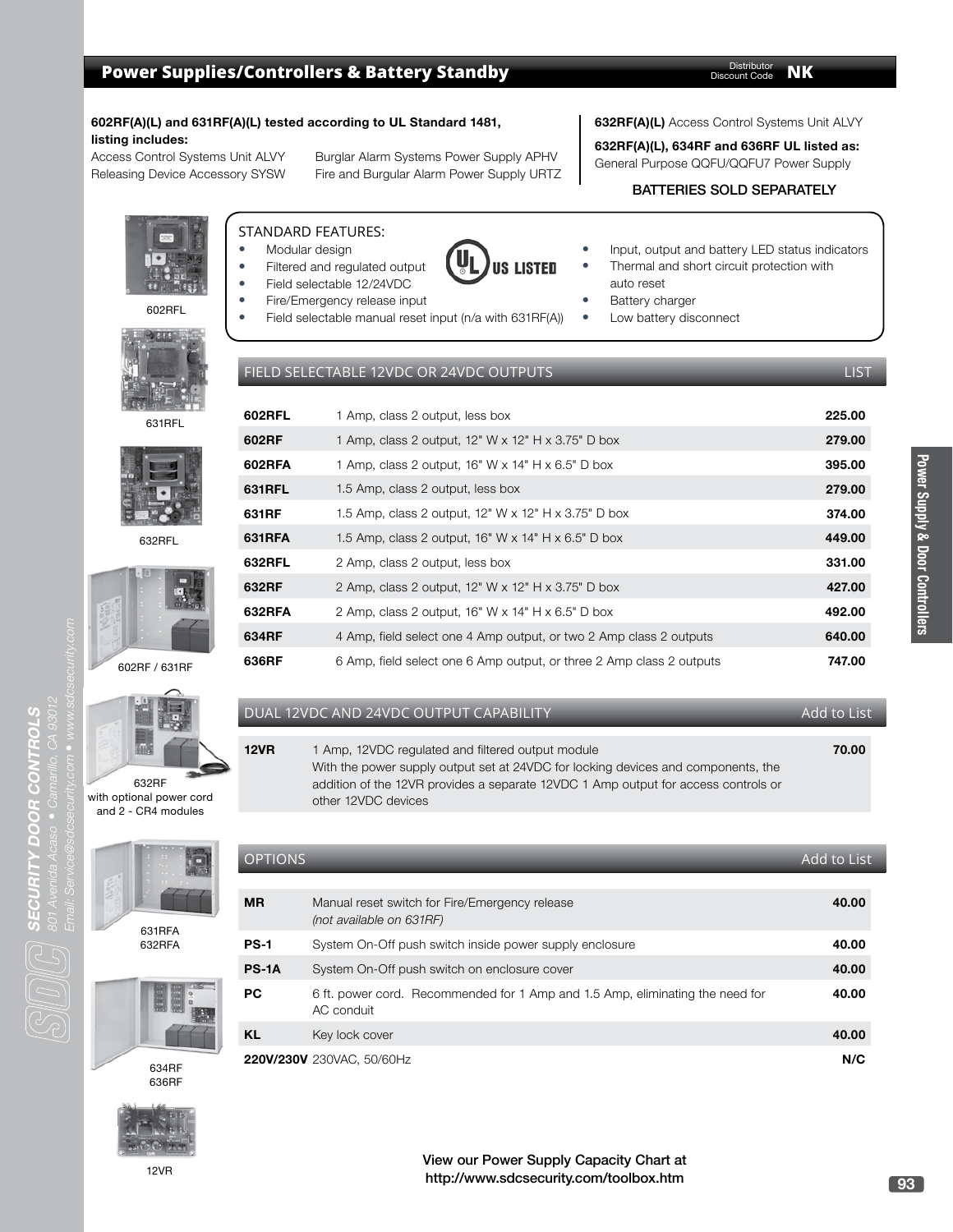## **621 Access Control Power Supplies CONSTRUCTER SERVICES** Distributor **NK** Distributor **NK**

Distributor Discount Code



**2 Control Relays Standard**







801 Avenida Acaso

**SECURITY DOOR CONTROLS**

**ECURITY DOOR CONTRO** 

#### FEATURES

- 12VDC or 24VDC field selectable output
	- 1 Amp maximum, filtered and regulated output 1 power limited or lock control relay output
		- 1 power limited unswitched access control output
- Two control inputs
	- 1 lock control trigger input, normally open (NO) 1 supervised emergency release input
		- (latching w/reset or non-latching)
- Short circuit and thermal overload protection
- Battery charger output
- Automatically switched to battery back-up when AC fails
- Board equipped with AC input, DC output and battery status LED indicator
- Enclosure equipped with AC input, DC output and battery status LED indicator

#### **Dimensions**

Power Supply Board: 3.95" W x 3" H x 1.625" D Enclosure: 7.25" W x 8.375" H x 3.625" D

| MODEL            |                                                                                                                                         | LIST   |
|------------------|-----------------------------------------------------------------------------------------------------------------------------------------|--------|
| 621PJ            | Power supply module and cabinet, door mount LED system status indicator<br>UL Listed 24VAC, 40 VA plug-in transformer                   | 209.00 |
| 621J             | Power supply module, cabinet with door mounted LED system status indicator                                                              | 188.00 |
| 621P             | Power supply module, retrofit mounting hardware includes flush mount standoffs<br>or Velcro. UL Listed 24VAC, 40 VA plug-in transformer | 150.00 |
| 621B             | Power supply module only, retrofit mounting hardware includes flush mount standoffs<br>or Velcro                                        | 129.00 |
|                  | <b>621P-UME</b> Power supply module, Universal Module Enclosure. UL Listed 24VAC, 40 VA plug-in<br>transformer                          | 185.00 |
| <b>BATTERIES</b> |                                                                                                                                         |        |
| <b>RB12V4</b>    | 12V/4Ah Battery. 621PJ accommodates two.                                                                                                | 44.00  |

# **UME Universal Module Enclosure**



Universal Module Enclosure for single modules Universal mounting standoffs will accomodate FB-4, UR-1, 12VR, ACM-1, PB-16, PB-8, PSM, 621B, or LR100EM boards. Box Dimensions: 5-5/8"H x 7-11/16"W x 3-3/8"D

 **RB12V7** 12V/7Ah Battery. 621PJ accommodates one. **65.00**

### **UME** Single module enclosure **33.00 33.00**

4 Amp Hour